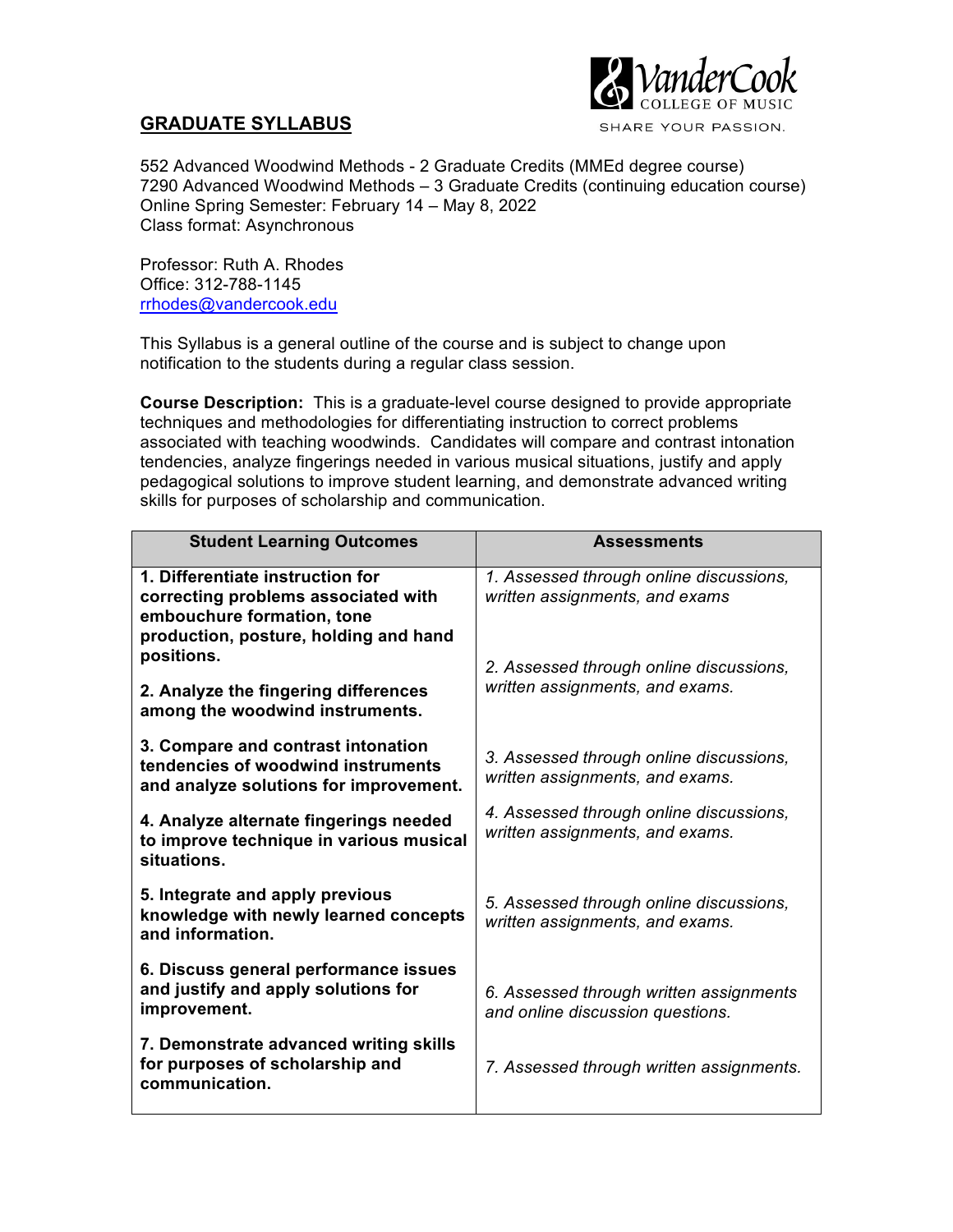# **Program-Level Outcomes Addressed**

## *The outcomes that the College strives to develop in its teacher candidates were derived from the institution's Conceptual Framework and are expressed in its core dispositions.*

# *This course addresses the following Program-Level Outcomes:*

Candidates will develop new approaches to the praxis of teaching by learning about, experiencing, and using best practice techniques as borne out in proven traditional practice and those demonstrated as effective through current research.

Students will demonstrate the ability to:

- 1. Discuss a variety of educational approaches
- 2. Describe why they use the educational approaches they use
- 3. Choose and apply new approaches

## **Course Requirements and Assessment**

## Woodwind Assignments

The woodwind assignments are formative assessments designed to reinforce the student learning outcomes for this course. When responding to the prompts for each woodwind instrument, graduate-level students are expected to:

- Express themselves verbally and in writing in such a manner that explanations and analogies are practical, well developed, systematic, and clearly understood.
- Complete, well constructed sentences using correct spelling, punctuation, grammar, and in a style that portrays logical and effective sequencing of thoughts and ideas should be the rule rather than the exception.
- Enhance understanding of concepts and methodologies and build on existing knowledge by incorporating new information and ideas.
- Be able to create a variety of techniques to describe, explain and teach visual, auditory, and tactile/kinesthetic learners.

## Woodwind Assignment Assessment

A rubric designed to assess the woodwind assignments is comprised of the following categories:

- Content knowledge
- Incorporating new knowledge
- Critical thinking & analysis
- Communication & writing skills

Graduate-level students are expected to write at a level commensurate with the degree. One fragment or run-on sentence constitutes a rewrite of the question in which the error was discovered. A copy of the rubric is posted in Schoology.

## Woodwind Exams

An exam will be given at the end of each instrument unit, which is a summative assessment to determine to what degree the student learning outcomes have been met.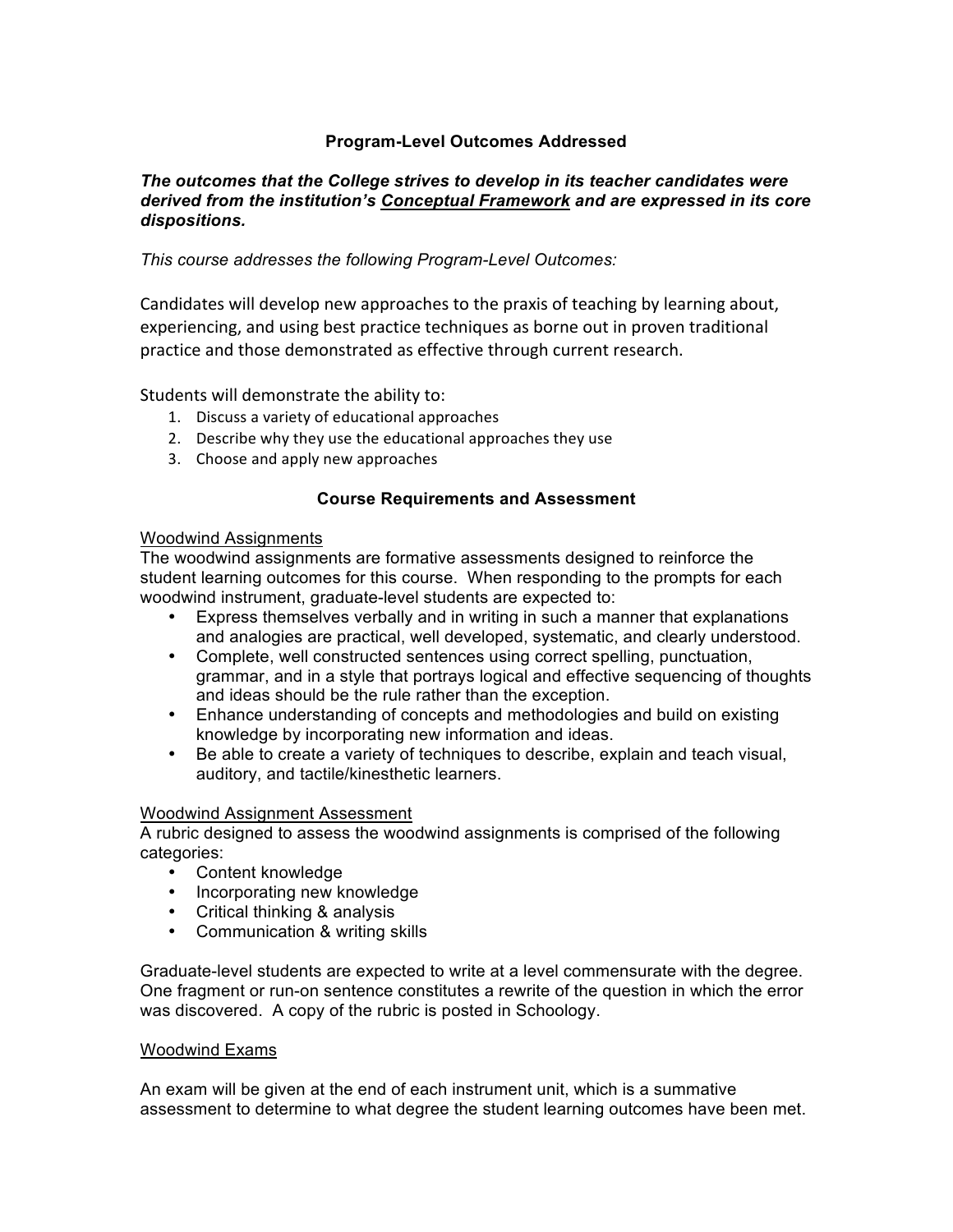Students are given access to VanderCook's *Schoology Learning Management System* to take the exams.

| <b>Evaluation Breakdown</b>            |     |
|----------------------------------------|-----|
| <b>Flute Exam</b>                      | 10% |
| Saxophone Exam                         | 10% |
| Oboe Exam                              | 10% |
| Bassoon Exam                           | 10% |
| <b>Clarinet Exam</b>                   | 10% |
| Questions (total of all 5 instruments) | 50% |

#### Grading Scale

A 95-100

- A- 90-94
- B+ 87-89
- B 83-86
- B- 80-82 C+ 77-79
- 
- C 70-76<br>F 69& b
- 69 & below

## Instructional Materials

- Lectures written by the instructor are posted in Schoology and are mandatory reading. Assignments and exam questions will be based on these lectures.
- Articles and other resources are also posted in Schoology. Assignments and exam questions may be based on these materials with notification from the instructor.

## Bibliography

Readings posted in the student portal are taken from the publications listed below.

Barber, Susan N. *Fundamentals: the bassoonist's role in the woodwind quintet.* Clinic handout.

Clements, Kaye. Flute Vibrato: *Midwest Clinic handout*

Delzell, Judith K., Jones, Katherine Borst (1993). Flute embouchure problems. *The Instrumentalist* (September), 81-82.

Dunkel, Stuart. Effective guide for selecting an oboe*. The Double Reed.*

Fetters, Elizabeth R. (2009). Developing double reed tone. *The Instrumentalist*, *vol. 64* (3).

Floyd, Angeleita Stevens (1990). *The Gilbert Legacy: Methods, Exercises and Techniques for the Flutist*: Winzer Press.

Frost, Kathryn (1998). Of oboes and reeds. *The Instrumentalist* (January).

Galper, Avrahm (1995). *Galper Clarinet Method Book 1.* Waterloo, Ontario, Canada: Waterloo Music Publisher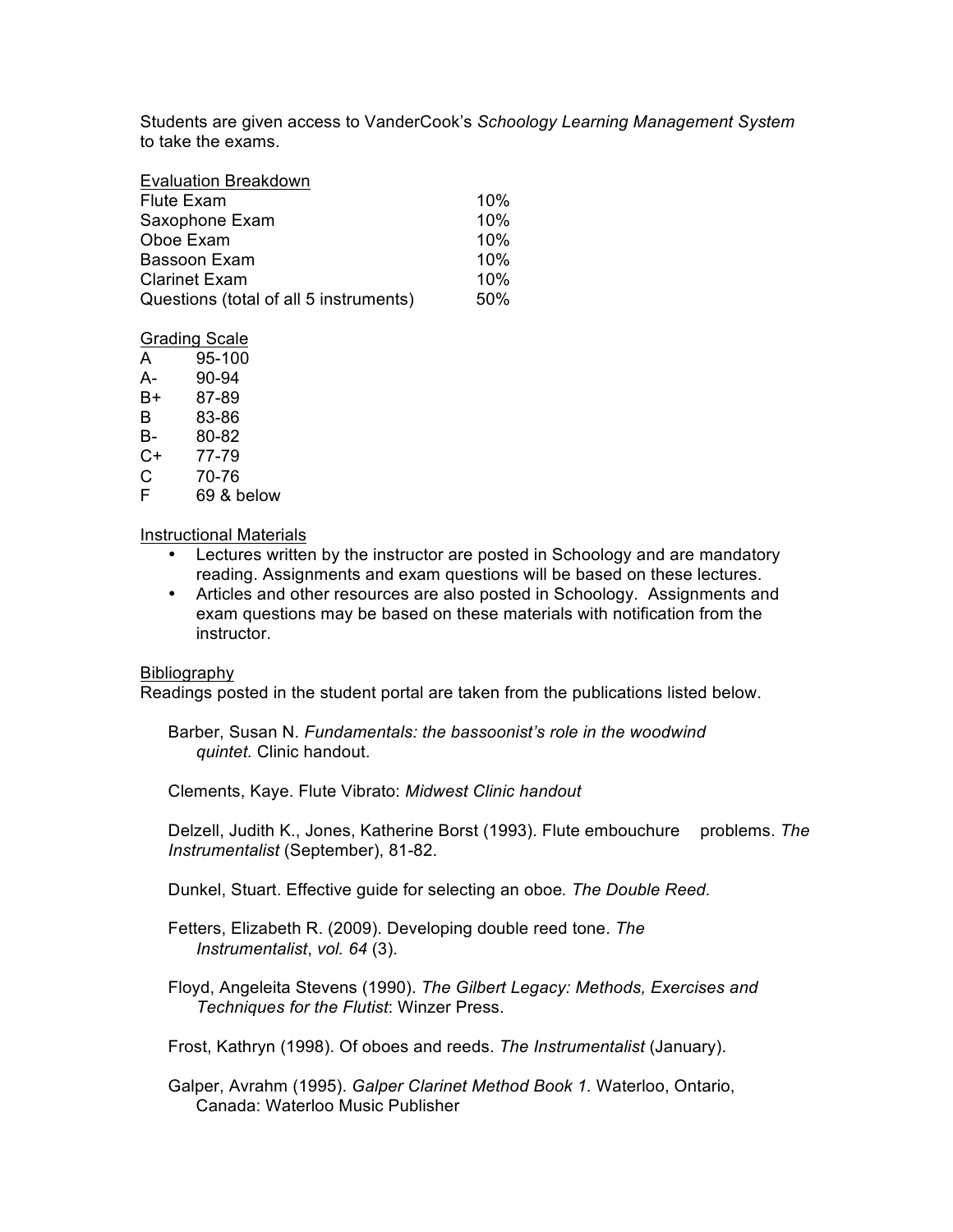- Hahn, Richard R. (1975). The flute embouchure and the soda straw. *The Instrumentalist* (October), 47-49.
- Hammel, Bruce (2006). *Flicking, what it is*. Retrieved from http://www.people.vcu.edu/-bhammel/main/bassoon/fingers/flicking.htm.
- Lambrecht, Cynthia A. (2001). *The oboe: Double reed not double trouble.*  Midwest Band and Orchestra Clinic (December).
- Paglialonga, Phillip O. (2006). Articulation basics. *School Band and Orchestra Magazine* (October).
- Pino, David (1983). *The Clarinet and Clarinet Playing*. New York: Charles Scribner's Sons.
- Putnik, Edwin (1973). *The Art of Flute Playing*. Princeton: Summy-Birchard Music.

Rawlins, Robert (1995). Nuances of woodwind intonation and adjustments. *The Instrumentalist*, February), 30-32.

- Rehfeldt, Phillip. *Playing Woodwind Instruments*. Prospect Heights: Waveland Press, Inc.
- Rhodes, Ruth A. (1994). Clarinet embouchure. *Bandworld, vol.10* (1).
- Rhodes, Ruth A. (2002). Posture, exercise, and relaxation for good clarinet intonation. *The Instrumentalist vol. 57* (2).
- Rhodes, Ruth A. (1996). This business about reeds. *Bandworld, vol. 11* (5).
- Ridenour, Tom (1993) The solution to clarinet tuning problems depends on a variety of factors. *The LeBlanc Bell* (Autumn).
- Rousseau, Eugene. *How should I test a saxophone mouthpiece?* Clinic handout.
- Spencer, W., & Mueller, F. (1958). *The Art of Bassoon Playing*. Princeton: Summy-Birchard Music.

Sprenkle, R., & Ledet, D. (1971). *The Art of Oboe Playing*. Princeton: Summy-Birchard Music.

Stein, Keith (1958). *The Art of Clarinet Playing*. Princeton: Summy-Birchard Music.

- Stubbins, William. *The Art of Clarinetistry*. Ann Arbor: Ann Arbor Publishers.
- Teal, Larry (1963). *The Art of Saxophone Playing*. Princeton: Summy-Birchard Music.

Walker, Jim (1997). Flute Sound Guidelines: *Bands of America Conference.*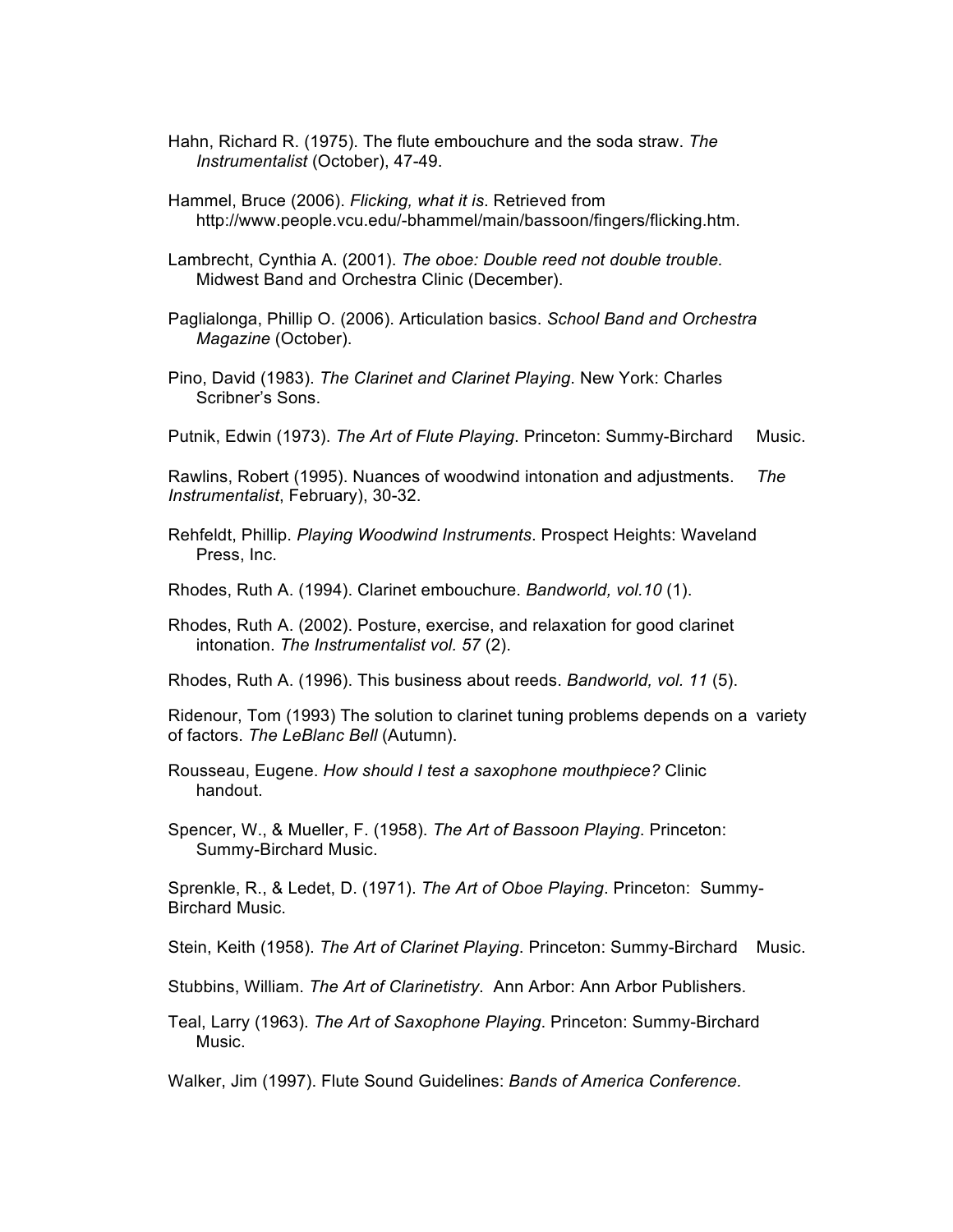Walker, Jim (1997). Flute Tips: *Bands of America Conference.*

Waln, Ronald L. (1958). From ? to bassoon. *The Instrumentalist* (October).

Westphal, Frederick W (1990). *Guide to Teaching Woodwinds.* Dubuque: Wm. C. Brown Publishers.

Williams, Robert S. Bassoon basics for the flicking bassoonist! *The Double Reed.* 

Course Calendar

| Week of:                       | <b>Assignments &amp; Due Dates</b>                                                                               |
|--------------------------------|------------------------------------------------------------------------------------------------------------------|
| February 14 - Flute            | Read Lectures 1-5<br>Read resource materials posted<br>Complete & submit Week 1 Flute Questions by February 19   |
| <b>February 21 - Flute</b>     | Read Lectures 6-11<br>Read resource materials posted<br>Complete & submit Week 2 Flute Questions by February 26  |
| February 28 - Flute            | Read Lectures 12-16<br>Read resource materials posted<br>Complete & submit Week 3 Flute Questions by March 5     |
| <b>Flute Exam date</b>         | Complete & submit Flute Exam on March 10                                                                         |
| March 10                       |                                                                                                                  |
| <b>March 7 - Clarinet</b>      | Read Lectures 17-21<br>Read resource materials posted<br>Complete & submit Week 4 Clarinet Questions by March 12 |
| <b>March 14 - Clarinet</b>     | Read Lectures 22-24<br>Read resource materials posted<br>Complete & submit Week 5 Clarinet Questions by March 19 |
| <b>March 21 - Clarinet</b>     | Read lectures 25-27<br>Read resource materials posted<br>Complete & submit Week 6 Clarinet Questions by March 26 |
| <b>Clarinet Exam date</b>      | Complete & submit Clarinet Exam on March 31                                                                      |
| March 31                       |                                                                                                                  |
| March 28 -<br><b>Saxophone</b> | Read lectures 28-32<br>Read resource materials posted<br>Complete & submit Week 7 Saxophone Questions by April 2 |
| April 4 -                      | Read lectures 33-36                                                                                              |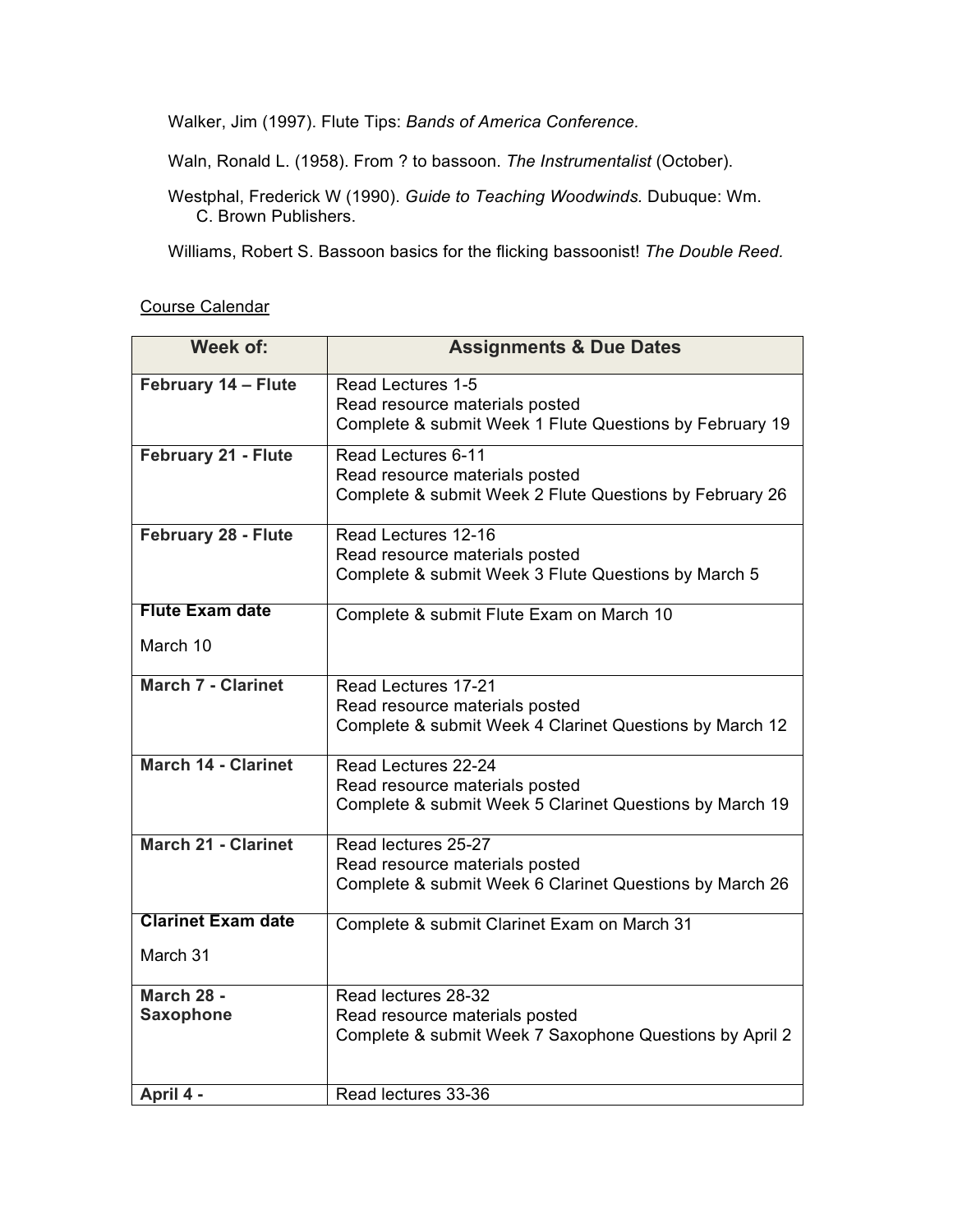| <b>Saxophone</b>         | Read resource materials posted                          |
|--------------------------|---------------------------------------------------------|
|                          | Complete & submit Week 8 Saxophone Questions by April 9 |
|                          |                                                         |
| <b>Saxophone Exam</b>    | Complete & submit Saxophone Exam on April 14            |
| date                     |                                                         |
| April 14                 |                                                         |
|                          |                                                         |
| April 11 - Oboe          | Read lectures 37-39                                     |
|                          | Read resource materials posted                          |
|                          | Complete & submit Week 9 Oboe Questions by April 16     |
| April 18 - Oboe          | Read lectures 40-42                                     |
|                          | Read resource materials posted                          |
|                          | Complete & submit Week 10 Oboe Questions by April 23    |
| <b>Oboe Exam date</b>    | Complete & submit Oboe Exam on April 28                 |
|                          |                                                         |
| April 28                 |                                                         |
| April 25 - Bassoon       | Read lectures 43-46                                     |
|                          | Read resource materials posted                          |
|                          | Complete & submit Week 11 Bassoon Questions by April 30 |
| May 2 - Bassoon          | Read lectures 47-49                                     |
|                          | Read resource materials posted                          |
|                          | Complete & submit Week 12 Bassoon Questions by May 7    |
| <b>Bassoon Exam date</b> | Complete & submit Bassoon Exam on May 12                |
|                          |                                                         |
| May 12                   |                                                         |
|                          |                                                         |

Attendance Policy

- Graduate candidates are enriching their careers in a responsibility-oriented, professional field. It is expected that they will be present and on time for all classes.
- Tardiness in excess of 15 minutes is considered an absence, unless approved in advance by the instructor.
- Absences in excess of two (regardless of reason) will result in a final grade deterioration of one grade level per absence, unless approved in advance by the instructor.

# **Student Conduct**

*An important part of VanderCook's Conceptual Framework and Candidate Dispositions and Outcomes is the focus on professionalism and character. Specific descriptors include participation as well as attendance, flexibility in the*  face of changing circumstances and institutional needs, the commitment to *continual personal development, self-reflection and growth, respect for the academic community and the individuals and resources of that community, and*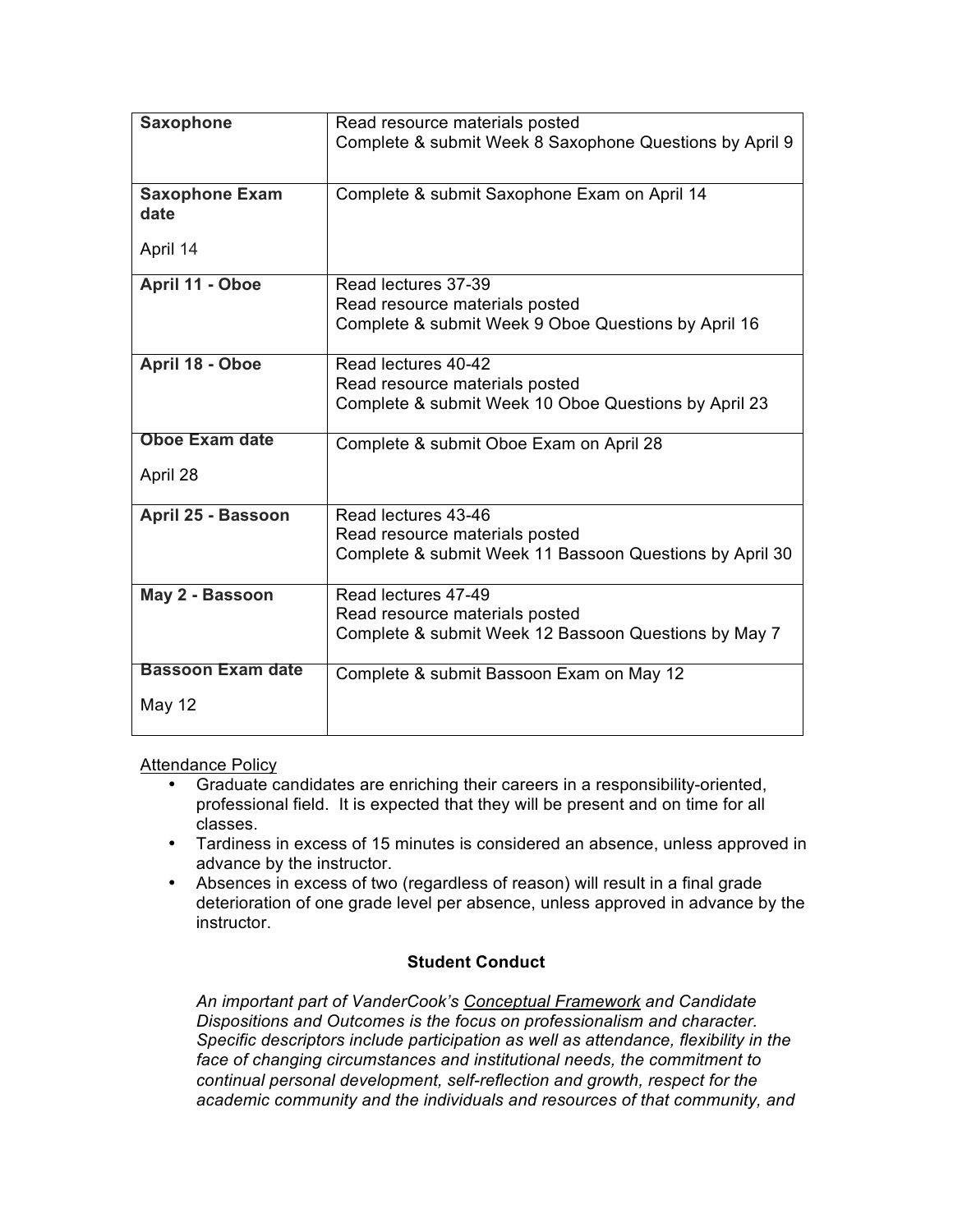*behavior, speech and dress that is appropriate and respectful in the educational environment. Failure to observe standards of professional behavior may result in referral to the Standards Committee and/or the appropriate dean. Consistent concerns in this area will have an impact on successful completion of the program.*

- Cell phone use is not allowed during the class. The candidate whose cell phone rings, vibrates, or receives a text message during class will be asked to leave and will be given an absence for that day.
- The use of iPads and laptop computers in class is limited to note taking. Surfing the Internet (unless requested to do so by the instructor) or emailing during class time will result in disciplinary action.
- Recording any class session, or taking photos, is only allowed if given consent by the instructor.

# **Health and Safety**

VanderCook College of Music is committed to providing a safe and healthy environment for study and work. Basic information regarding the maintenance of health and safety within the contexts of practice, performance, teaching and listening is provided throughout the academic year. Health and safety information specific to this course will be addressed. It is the responsibility of each individual musician to take an active role in making informed decisions to help maintain their own health and safety.

# **Academic Honesty**

*Students are expected to maintain the highest standards of integrity in their academic work. Failure to do so will jeopardize a student's success in the program. Examples of academic dishonesty include:*

- *Presenting another's words, music, or concepts as your own by failing to acknowledge or properly cite the source.*
- *Communicating or receiving answers or information to/from another in a testing situation.*
- *Consulting notes or any other source of answers/information in a testing situation, unless the instructor authorizes such access.*
- *Making available or accessing tests or quizzes from current or previous classes unless explicitly authorized by the instructor.*
- *Collaborating or turning in jointly produced work on any test or assignment that is intended to reflect individual effort.*
- *Bringing, by any means, answers or information into a testing situation.*

# **Plagiarism**

*Plagiarism means taking someone else's words, ideas, data or work and presenting them as your own. This could mean an exact duplication of someone else's work without proper citation of the source, or it could mean you present it with only small changes and do not cite the source. Plagiarism can occur in art, music, literature, or technology – really in any area of intellectual work.*

*All work submitted should be properly credited to the original source of the information or idea whether the source is a book, Internet site, article, or any other medium. In written*